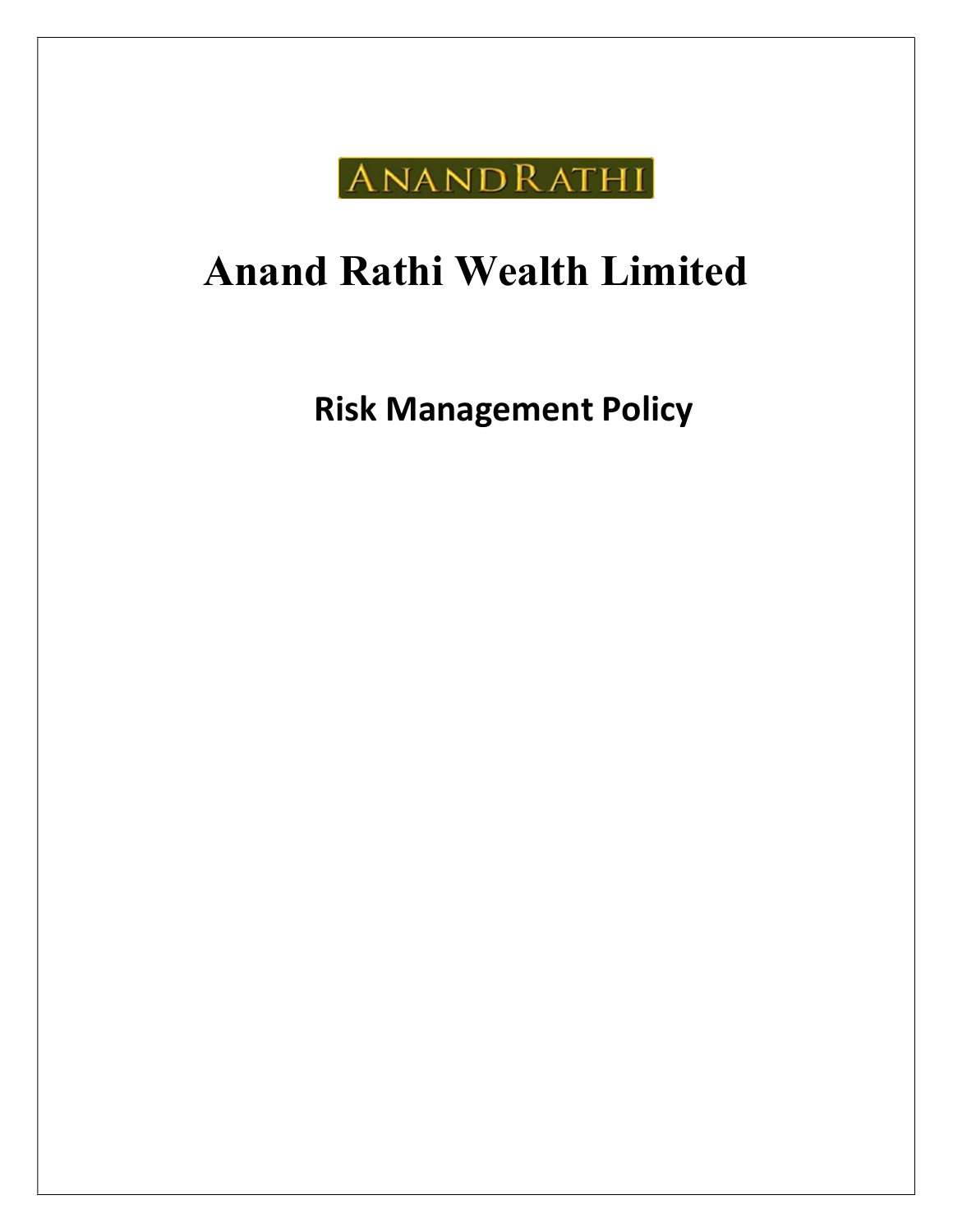# **Contents**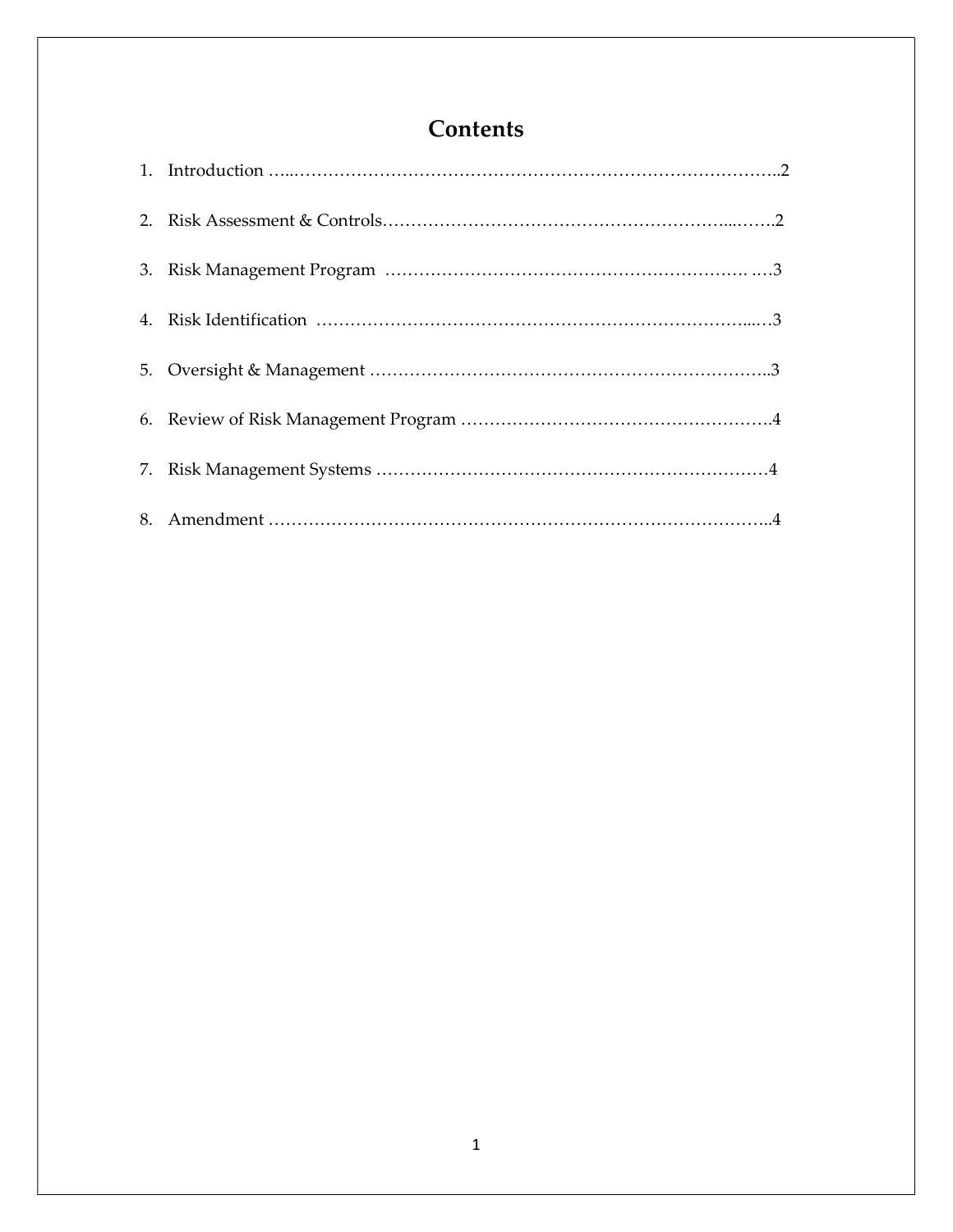# Introduction

Anand Rathi Wealth Limited (ARWL) is wealth and distribution services company in India catering to the HNI as well as the Ultra HNI segments, offering various innovative financial products and investment solutions through dedicated Relationship Managers and have carved out a special niche for ourselves.

The Company considers ongoing risk management to be a core component of the Management of the Company, and understands that the Company's ability to identify and address risk is central to achieving its corporate objectives.

The Company's Risk Management Policy ("the Policy") outlines the program implemented by the Company to ensure appropriate risk management within its systems and culture.

The Policy is formulated in compliance with Regulation 17(9)(b) of SEBI (Listing Obligations and Disclosure Requirements) Regulations, 2015 ("the Listing Regulations") and provisions of the Companies Act, 2013 ("the Act"), which requires the Company to lay down procedures about risk assessment and risk minimization.

#### Risk Assessment & Controls

ARWL has in place a robust and well defined risk assessment and control policy that drives its core business. ARWL has strong risk management framework where every employee of Anand is actively responsible for risk management. The risk management process is self-evolving:

This Policy caters to both product/business specific guidelines and works within the overall risk

# Risk Management Program

ARWL's risk management program comprises of a series of processes, structures and guidelines which assist the Company to identify, assess, monitor and manage its business risk, including any material changes to its risk profile.

To achieve this, the Company has clearly defined the responsibility and authority matrix at various levels of management. Regular communication and review of risk management practice provides the Company with important checks and balances to ensure the efficacy of its risk management program.

The key elements of the Company's risk management program are set out below.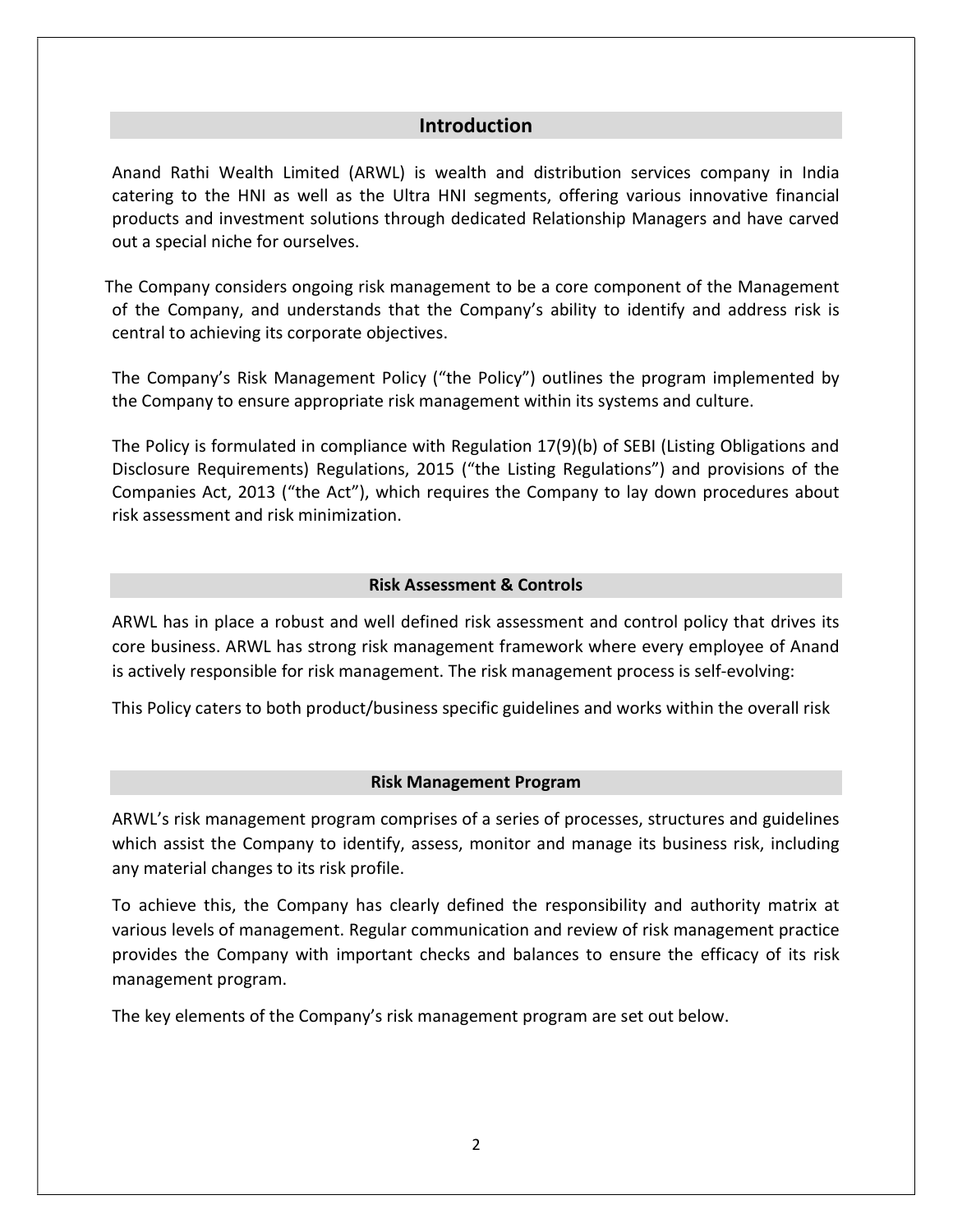### Risk Identification

In order to identity and assess material business risks, the Company defines risks and prepares risk profiles in light of its business plans and strategies. This involves providing an overview of each material risk, making an assessment of the risk level and preparing action plans to address and manage the risk.

The Company majorly focuses on the following types of material risks:

- $\triangleright$  Business risk including product risk;
- $\triangleright$  technology risks;
- $\triangleright$  human resource risks; and
- $\triangleright$  legal/regulatory risks.

#### Oversight and management

#### Board of Directors

The Board of Directors ("the Board") is responsible for reviewing and ratifying the risk management structure, processes and guidelines which are developed and maintained by Committees and Senior Management. The Committees or the Senior Management may also refer particular issues to the Board for final consideration and direction.

#### Risk Management Committee

Company's risk management program has been conferred upon the Risk Management Committee. The Committee is responsible for ensuring that the Company maintains effective risk management and internal control systems and processes, and provides regular reports to the Board of Directors on the effectiveness of the risk management program in identifying and addressing material business risks.

#### Senior Management

The Company's Senior Management is responsible for designing and implementing risk management and internal control systems which identify material risks for the Company and aim to provide the Company with warnings of risks before they escalate. Senior Management must implement the action plans developed to address material business risks across the Company and individual business units.

Senior Management should regularly monitor and evaluate the effectiveness of the action plans and the performance of employees in implementing the action plans, as appropriate.

# Employees

All employees are responsible for implementing, managing and monitoring action plans with respect to material business risks, as appropriate.